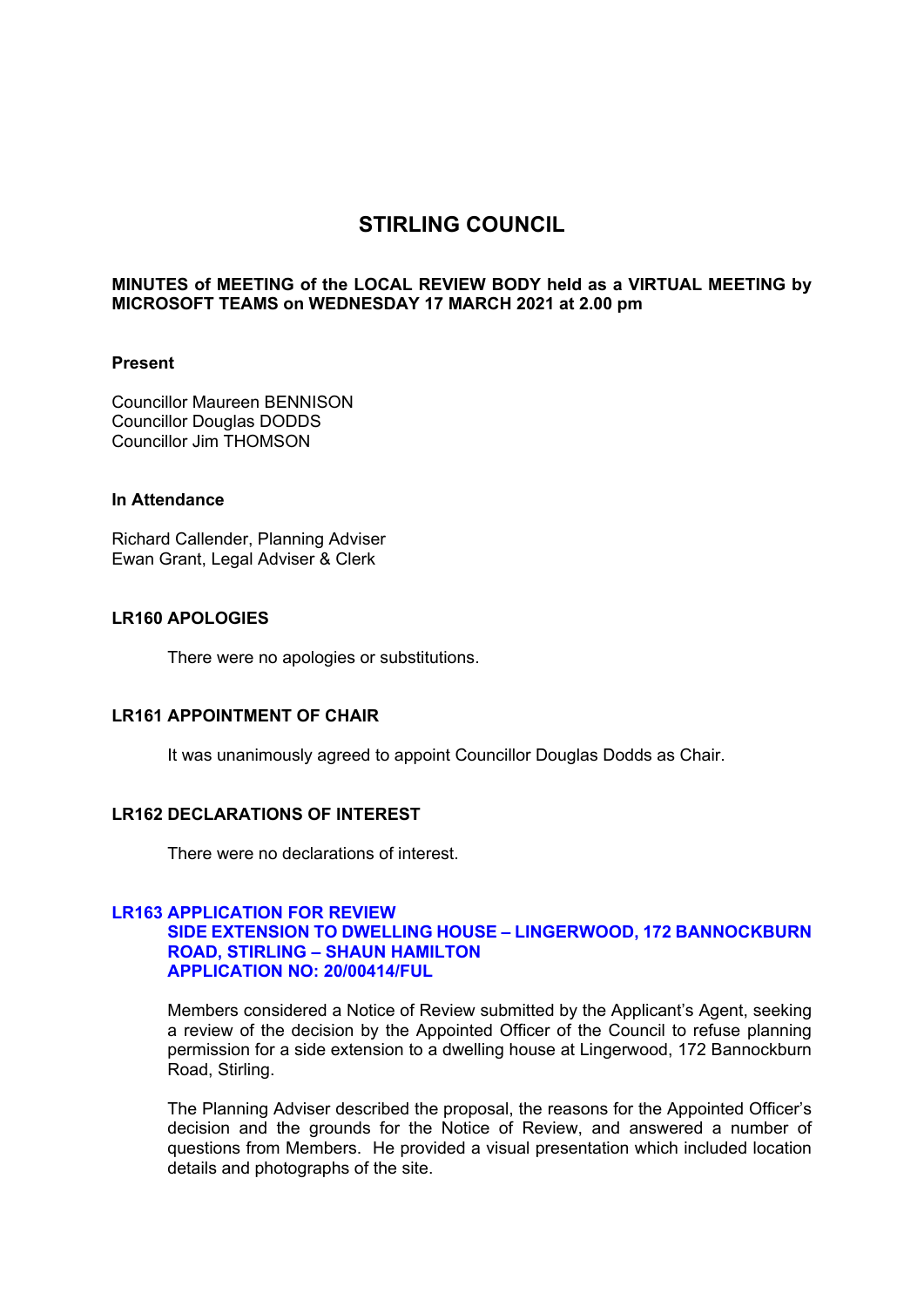### **Decision**

- 1. that there was sufficient information before it to decide the matter without further procedure;
- 2. that, having considered the Notice of Review and other supporting documents submitted by the Applicant and the other papers submitted by the Planning Authority and having regard to the whole circumstances, to refuse the Review, for the following reasons:-
	- The proposed extension by virtue of its height, scale, bulk, massing and roof form is not of a character or design that is subordinate or sympathetic to the building to be extended. The proposed extension would also have a negative visual impact on the character and appearance of the wider townscape. For the above reasons, the proposed extension is contrary to Policy 1.1 and Policy 2.12 of the Stirling Local Development Plan 2018 and to guidance provided in paragraph 2.1 of SG12 Residential Alterations and Extensions.
- 3. to remit to Officers to prepare and issue the Decision Notice.

# **LR164 APPLICATION FOR REVIEW**

# **EXTENSION TO REAR OF DWELLING HOUSE – 54 WISHART DRIVE, STIRLING – RYAN LAURENSON APPLICATION NO: 20/00689/FUL**

Members considered a Notice of Review submitted by the Applicant's Agent, seeking a review of the decision by the Appointed Officer of the Council to refuse planning permission for an extension to the rear of a dwelling house at 54 Wishart Drive, Stirling.

The Planning Adviser described the proposal, the reasons for the Appointed Officer's decision and the grounds for the Notice of Review, and answered a number of questions from Members. He provided a visual presentation which included location details and photographs of the site.

# **Decision**

The Local Review Body agreed:-

- 1. that there was insufficient information before it to decide the matter without further procedure;
- 2. that a site visit take place, such visit to be carried out by the Planning Adviser in accordance with the advice given by the Scottish Government's Chief Planner and subject to compliance with Stirling Council's Covid-19 site visit hazard control measures, for the purposes of:
	- i) presenting a video of the application site to a subsequent meeting, and
	- ii) to accurately determine the position and size of an outbuilding within the adjacent property in 52 Wishart Drive to allow the Local Review Body to properly determine the impact of the extension on the amenity of this property.
- 3. that the matter be duly referred to a future meeting of the Local Review Body.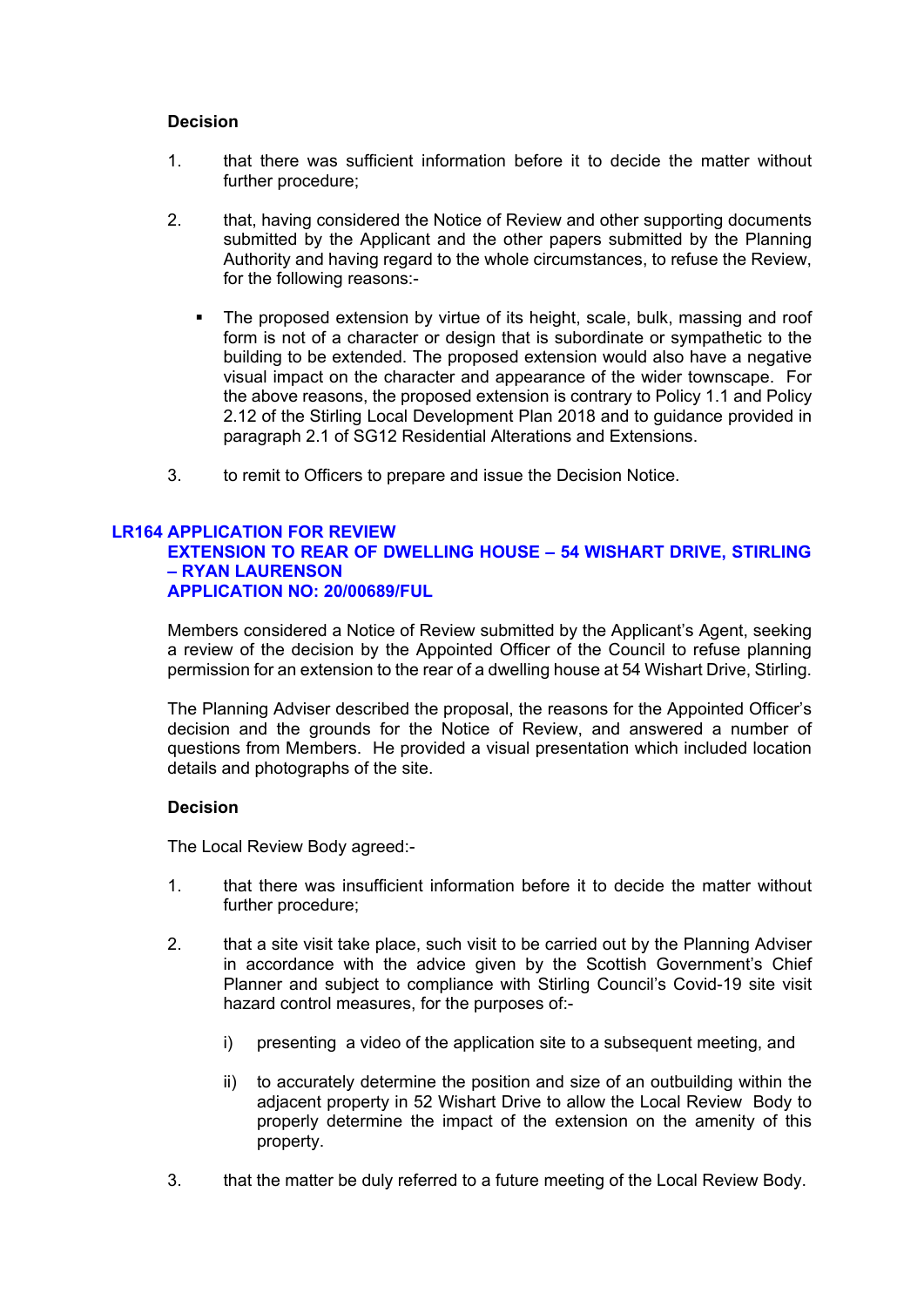# **LR165 APPLICATION FOR REVIEW**

# **CHANGE OF USE OF OPEN SPACE TO GARDEN GROUND AND ERECTION OF FENCE (RETROSPECTIVE) – 15 POTTIS ROAD, BALQUHIDDEROCK, STIRLING APPEAL AGAINST NON-DETERMINATION – NEIL MCKINLAY APPLICATION NO: 20/00563/FUL**

Members considered a Notice of Review submitted by the Applicant's Agent, seeking a review of the non-determination of an application for change of use of open space to garden ground and the erection of a fence (retrospective) at 15 Pottis Road, Balquhidderock, Stirling.

The Planning Adviser described the proposal, the reasons for the Appointed Officer's decision and the grounds for the Notice of Review, and answered a number of questions from Members. He provided a visual presentation which included location details and photographs of the site.

## **Decision**

The Local Review Body agreed:-

- 1. that there was sufficient information before it to decide the matter without further procedure;
- 2. that, having considered the Notice of Review and other supporting documents submitted by the Applicant and the other papers submitted by the Planning Authority and having regard to the whole circumstances, to refuse the Review, for the following reasons:-
	- 1. The development does not comply with Stirling Local Development Plan Policy 1.3: Green Infrastructure and Open Space which states there will be a presumption against the loss of open space . In this case the site is a part of a wider area of established amenity green space laid out in association with and for the enjoyment of the surrounding residential development.
	- 2. Any approval may also set an undesirable precedent for neighbouring properties whose rear gardens are also adjacent to the open space. A cumulative loss of open space would further erode the established character and amenity of the locality.
- 3. to note that, in line with usual procedures, the Planning Service would commence enforcement action to restore the land to its former use as open space;
- 4. to remit to Officers to prepare and issue the Decision Notice.